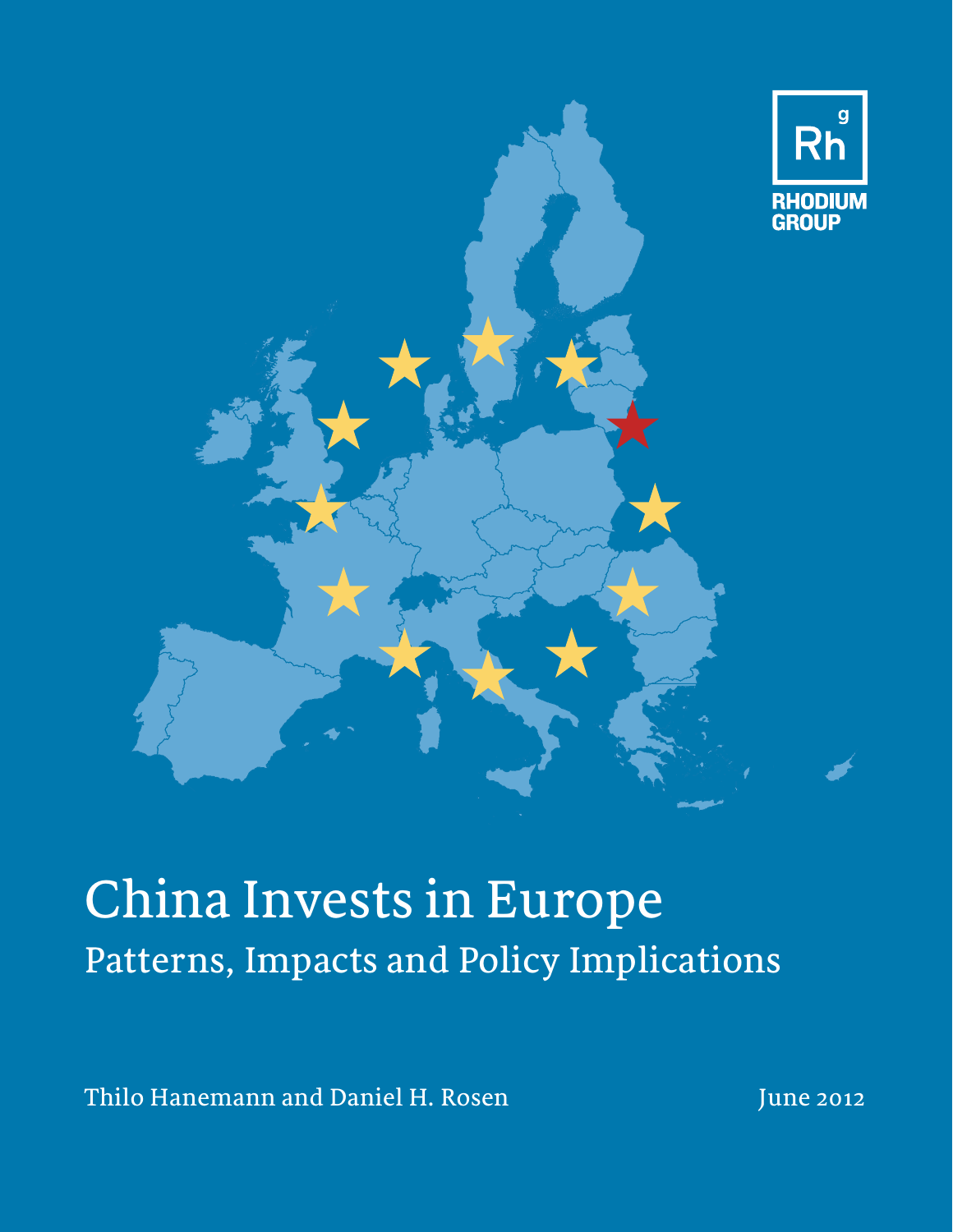# Executive Summary

Europe is experiencing the start of a structural surge in outbound direct investment in advanced economies by Chinese firms. The take-off was only recent: annual inflows tripled from 2006 to 2009, and tripled again by 2011 to \$10 billion ( $\varepsilon$ 7.4 billion) for the year. The number of deals with a value of more than  $\beta_1$  million doubled from less than 50 to almost 100 in 2010 and 2011.

To many business leaders and policymakers, the drivers, motives, patterns and impacts of this buying spree seem impenetrable. Neither Chinese nor European official investment data are sufficient for making sense of this new investment boom. But an alternative approach, based on the collection of data on Chinese greenfield and mergers and acquisitions (M&A) transactions in Europe since 2000, can resolve many of the mysteries surrounding this promising new channel of investment, and point the way to an effective European response to Chinese foreign direct investment (FDI).

# DRIVERS AND MOTIVES

Our detailed data support the view that Chinese direct investment in Europe is driven overwhelmingly by **commercial motives**. Chinese policy is playing a role, but mostly in terms of getting government out of the way so firms can make more rational judgments about locating operations. Direct political guidance has played a very minor role in Chinese investment in Europe thus far. China's industrial policies and encouragement (via offered low-interest capital) of going abroad are impacting investment decisions, but they are not the primary reasons why firms from China are appraising opportunities in the European Union (EU). The mix of industries targeted, the high number of private enterprises making investments, and the competitive behavior of companies from the People's Republic after they arrive and set up shop in Europe all point to profit as the greatest motive in China's outward FDI story.

The profit drive of Chinese executives is colored by a broad range of considerations. For many, the acquisition of rich-world brands or a technological edge is the key element for breaking away from a fiercely competitive pack back home. Often times, it has proven cheaper and more rewarding to situate higher value-added activities in advanced regulatory locations like Europe. For other Chinese buyers, the crisis in the West presents the prospect of discounted prices, while an increasingly stronger renminbi is making European (and American) assets look more attractive. For Chinese contract manufacturers of the labor intensive products Europeans consume, defending market share increasingly means expanding market presence. As a direct investor, Chinese exporters are able to relate directly with customers and deliver more of the value that makes up profits today.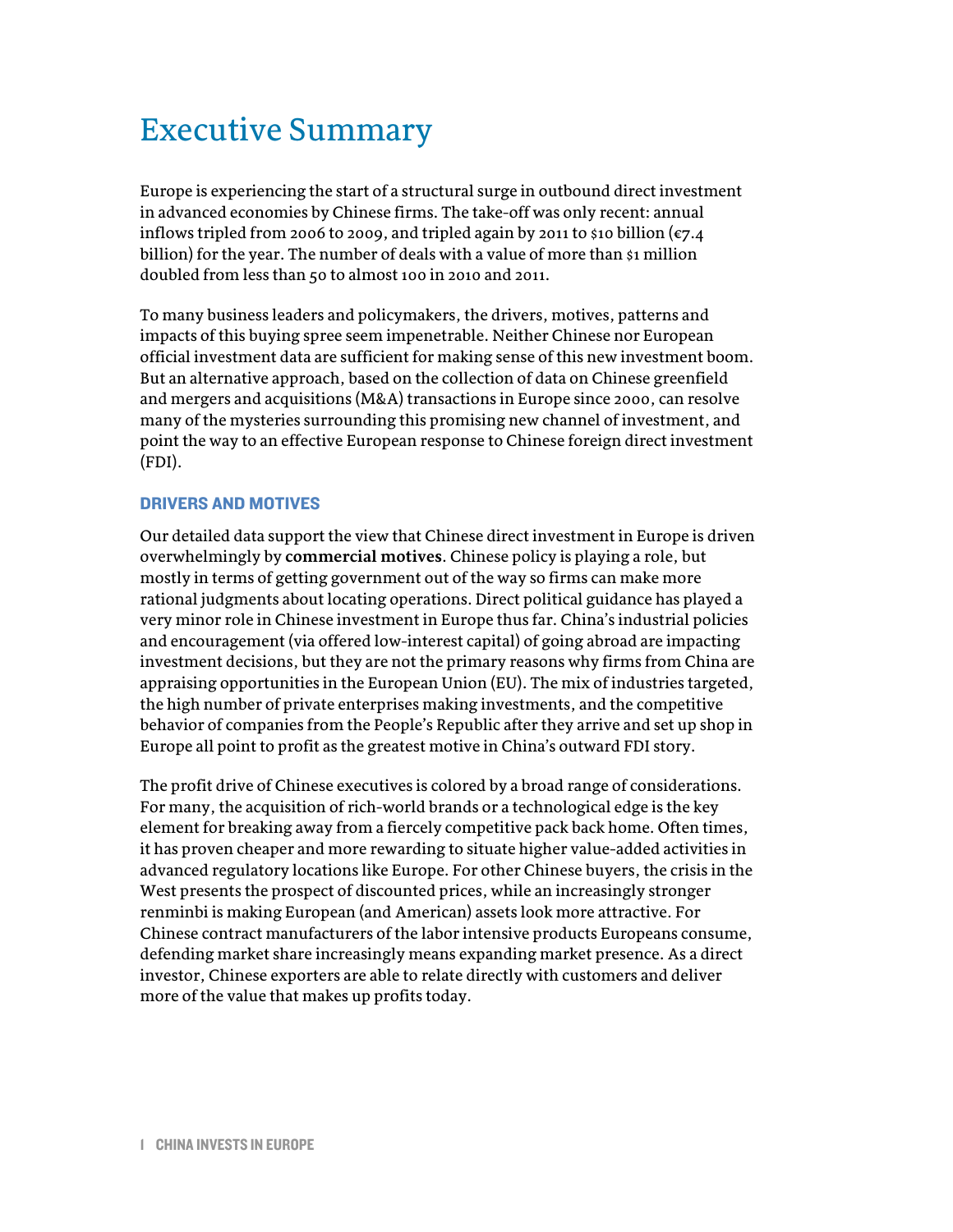#### PATTERNS

The patterns of direct investment by Chinese firms provide a window into China's evolving motives and capabilities. Our dataset shows a profound post-2008 surge which the official data sources are missing: from less than  $\sin \left( \frac{\epsilon}{200} \right)$  million) yearly 2004-2008, annual OFDI flows to Europe tripled to roughly \$3 billion ( $\varepsilon$ 2.3) billion) in 2009 and 2010 before tripling again to almost \$10 billion ( $\epsilon$ 7.4 billion) in 2011. The absolute values remain small compared to Europe's total inward FDI stock, but the change in trend line is what matters. The number of annual investments with a value of more than \$1 million grew from less than 10 a decade ago to 50 in 2007 and almost 100 in 2010 and 2011.

**Geographically** China's OFDI preferences look typical for Europe, with the three biggest economies—France, the United Kingdom and Germany—in the lead. This pattern supports the notion that China is investing like any other commercially motivated investor, not in some odd and idiosyncratic way. By coding the ownership patterns of Chinese deals, we also find that acquisitions are more frequent in the Western European core; the new EU member states of Eastern Europe see almost entirely greenfield investments, with a few exceptions. We see practically no evidence of declining OFDI prospects for states which run afoul of China politically over issues such as Tibet or arms sales, or rewards in the form of FDI for states which hew closer to Beijing's assumed preferences; at the end of the day, it's hard enough to make money as a Chinese firm overseas without having a volatile political agenda foisted upon management.

The **sectoral mix** of Chinese investment in Europe tells us that a shift is under way. Chinese deals are less dominated by natural resource objectives and trade facilitation and more concerned with the full range of industries and assets spread widely across Europe. Of the 30 sectors we track, 18 show over  $s$  200 million in deals; 9 show over  $s_1$ billion. Several sectors show greenfield projects at several hundreds of million dollars – unusual for a "developing country". The bottom line from our detailed analysis is there is breadth and momentum across the board, not cherry picking in a handful of strategic industries.

Another useful perspective is Chinese investment by **ownership** of the investing firm. While Europeans are somewhat less incensed about statism than many of their American cousins, it is nonetheless useful to discover that – as across the Atlantic – about two-thirds of all deals, or 359 of 573, are done by privately held or non-state publicly traded firms. Due to a handful of large-scale acquisitions in capital intensive sectors, this picture reverses when looking at ownership in terms of total deal *value*: 72% of the total \$21 billion originates from state-owned enterprises. Not only is the ownership mix consistent with a benign model of China's OFDI story, but it also makes European interests compatible with the United States in this regard.

Finally, the similarity in patterns between Chinese investment in **Europe and the United States** is more than superficial. In rough value terms (stock and flow), in the breadth of the industrial mix, and in ownership patterns, the US and EU have much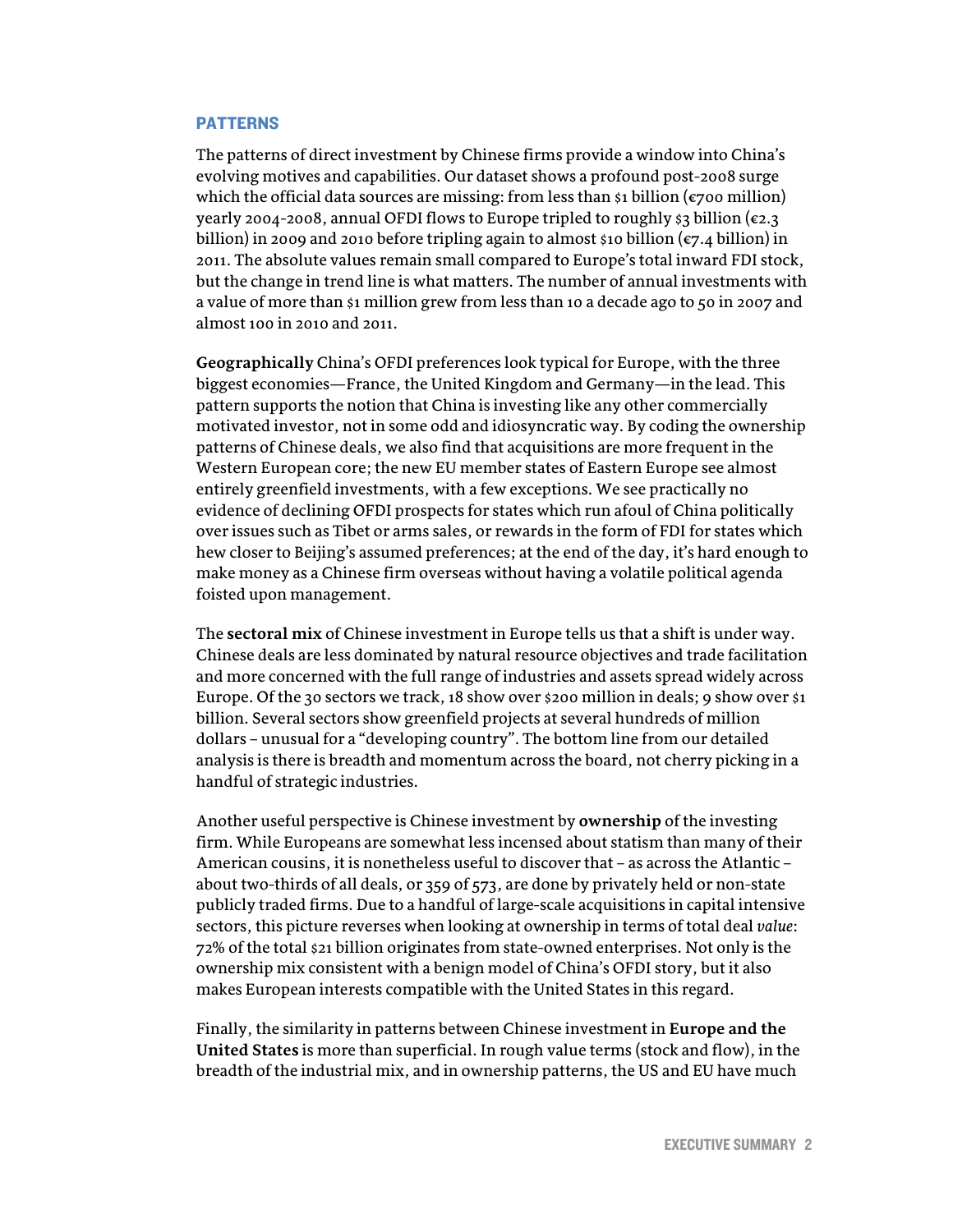in common. Thus far they have responded to the advent of Chinese investment in parallel but very separate ways, with similar results—contrary to all the talk about America's higher bar for national security screening. China needs the opportunity to invest in both the US and Europe – it is not either/or – and should OECD nations decide to coordinate international investment regimes more closely, underlying interests should be fully compatible.

### IMPACTS

The arrival of China's firms elicits both excitement and anxiety, as the new investors are still unknown and the impacts of their investment unclear. A good analysis of the impacts of Chinese investment on Europe is difficult because the lion's share of dealflow is so new, and has not yet fully demonstrated its potential – either positive or negative. We present an integrated approach, combining an informed view on the evolution and status quo of the Chinese economy, historical data on foreign investment, and our database on Chinese investment projects in the EU, to discuss the impact of Chinese FDI on Europe from the perspectives of economics, politics and national security.

In the aggregate, Chinese FDI should deliver the same **economic benefits** as other direct investment flows, whether from inside or outside the EU. Foreign direct investment increases the welfare of both producers and consumers. It allows firms to explore new markets and operate more efficiently across borders, reducing production costs, increasing economies of scale and promoting specialization. It is particularly important when serving overseas markets requires an on-the-ground presence (for example, in the provision of services). Foreign direct investment also means better prices for firms looking to divest assets, thanks to a bigger and more competitive pool of bidders. For consumers, it increases the contest for buyers' attention, leading to more choices, lower prices and innovation. And in local communities, foreign investment brings new jobs, tax revenue, and knowledge spillovers from worker training, technology transfers and R&D activities.

In terms of new capital we project \$1-2 trillion in global Chinese OFDI from 2010- 2020. At that rate, if Europe continues to attract the same share of global FDI as in the 2000s – around 25% -- then by 2020 Europe would see \$250-500 billion cumulatively in new Chinese M&A and greenfield investment. Even if Chinese outflows underperform and Europe ceases to attract as big a share, an annual average of \$20-30 billion would be expected for the coming decade. Employment impacts are a common question when it comes to Chinese investment. Unlike trade, direct investment is unlikely to be associated with *negative* effects on employment: greenfield projects by definition create work that was not there before, and acquisitions are hard to move and often entail turning around a firm that might have gone under. We count around 45,000 EU jobs associated with Chinese direct investors today. Projecting job effects from Chinese FDI is a low-return game – too many variables enter the mix. However, it is helpful to consider the amount of jobs created by FDI from other major economies: American firms today cut paychecks to 4.3 *million* EU citizens. Europeans possess advanced economy workforce skills in rich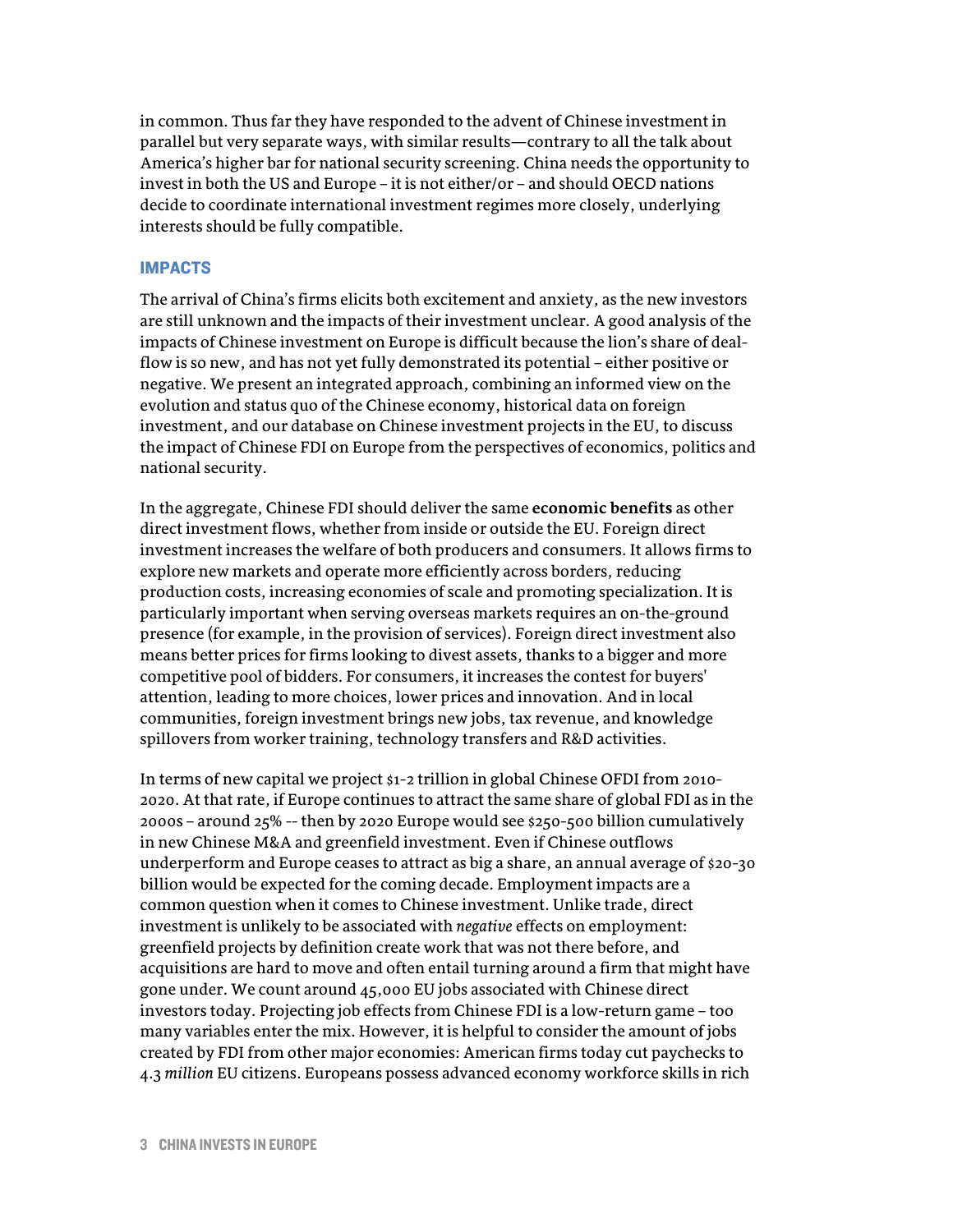abundance urgently needed in Chinese production chains (including environmental management and controls, quality assurance, design and innovation, and high technology), which should help to sustain the positive momentum.

We catalogue the *potential* for **negative economic consequences** arising from Chinese investment to the extent possible as well, bearing in mind that such concerns are tomorrow's worry more than today's. As a still minor contributor to total EU direct investment, China is unlikely to be distorting asset prices or market efficiency at present – and in fact may well be improving it. However, there are Chinese economists arguing that China's tendency to gradually converge toward market norms of macroeconomic management, pro-competitive regulatory outcomes and privatization has slowed or even reversed. The massive debate on this subject is beyond the scope of this study. But in an era of global operations by Chinese firms (state-owned or otherwise), it is vital to think through the global economic implications of a future less market-oriented China. We present four concerns that require attention in Europe in this regard: greater Chinese investment could expose Europe to macroeconomic volatility if there is a significant economic disruption in the years ahead; Chinese firms could have a preference to reorganize operations according to industrial policy directives and move high value activities back home after making acquisitions; features from China's unique economic structure could spill over through FDI and threaten market-based competition in the European marketplace; and there is potential for a race to the bottom to attract Chinese investment, which could negatively impact European welfare.

In addition to economic implications, we also consider the **political impacts** of Chinese FDI in Europe. It is natural that Chinese officials might threaten to withhold direct investment if they believed doing so could affect European politics. Based on our analysis, however, Chinese firms are less subject to Beijing's puppetry than many observers believe. As noted above, direct investment (unlike portfolio investment) cannot be easily liquidated or withdrawn to communicate short-term political signals. The selection of investment targets requires arduous work by Chinese firms, and is undertaken for commercial reasons, not at the behest of back-room political strategists. These firms are not investing in Europe out of charity or with a foreign policy goal in mind; they are trying to defend market share in the rich world, acquire technologies and brands to stave off fierce competitors back home, or achieve some other commercial imperative. That said, there is ample reason to anticipate attempts by Beijing to mix money with politics – they already have with Japan over rare earths, and Europe over support for crisis stabilization funds.

Finally, while **national security fears** related to foreign investment are not new, China presents particular concerns.For one, China will likely be the world's largest economy within two decades, lending it huge leverage and power to shape global national security. Second, China is a one-party authoritarian state with values at variance and sometimes at odds with those of OECD countries. State ownership and influence create special concerns about government-driven, non-commercial motives for investing. Third, China is not a European ally but an emerging power with a modernizing military. China and Europe have good relations but there is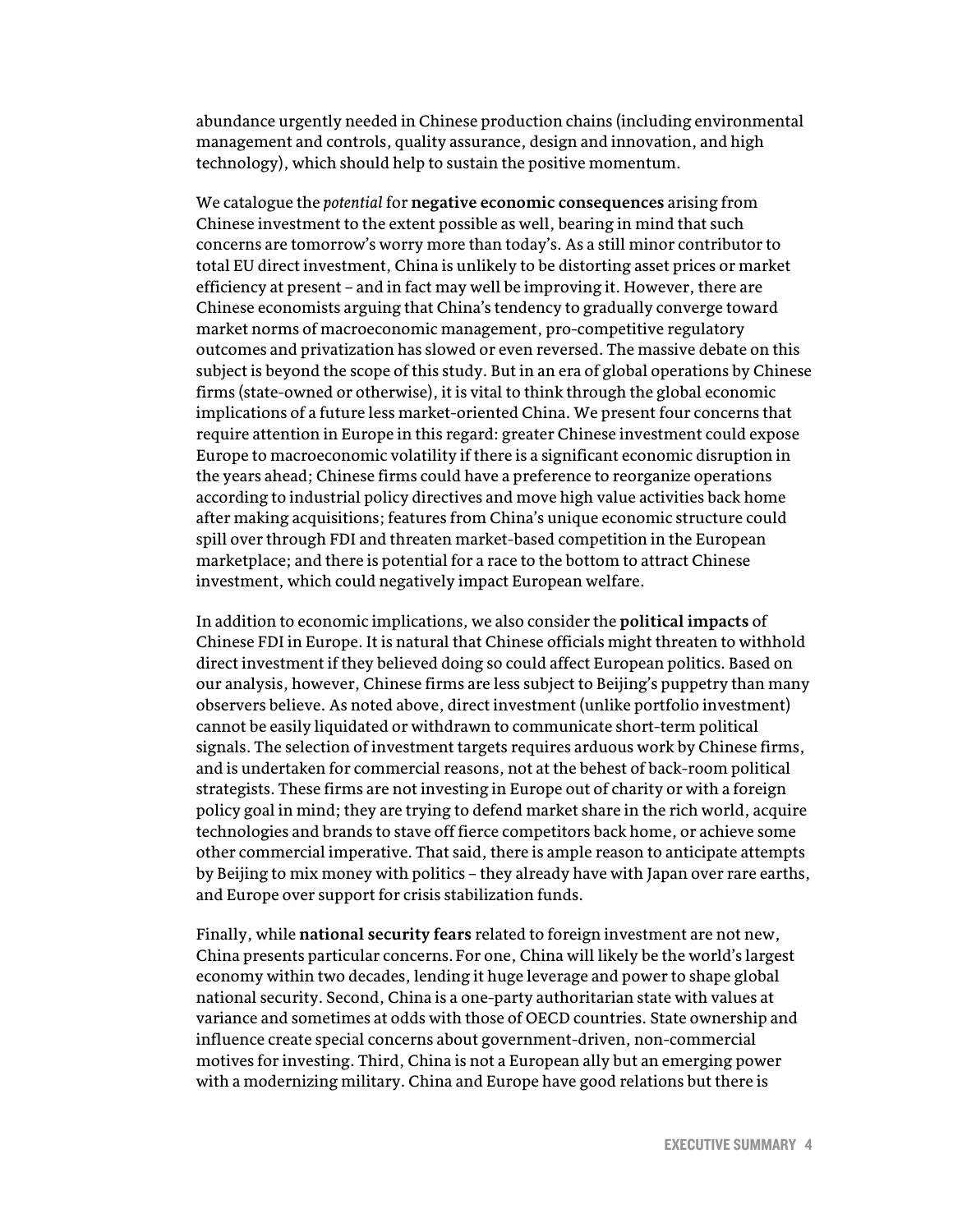uncertainty about the future: China has a stated aspiration to displace the existing global power balance in favor of a greater role for itself – including a greater voting share in international organizations, most likely at Europe's expense. Fourth, China has a troubled record on export control rules, and a reputation as a major proliferator of sensitive technologies to rogue regimes including Iran, North Korea, and Pakistan. This raises the potential for discord over the obligations of China's firms in Europe. Finally, China is considered a heightened threat for economic and political espionage by the intelligence communities in Europe and North America, and not without reason.

## POLICY RECOMMENDATIONS

The heady growth in Chinese investment in Europe described by this study presents an impressive picture that warrants and optimistic outlook for Chinese investment in Europe. As the United States takes the heat for imposing tighter national security reviews, in relative terms it would appear that Europe is in the fast lane – especially after 2011's stellar \$10 billion inflows. However we conclude that policy attention to a number of matters is crucial at this point in time to sustain Chinese investment in Europe and maximize the benefits from these new capital flows. Several of our recommendations revolve around a central, simple equation: to support its interests, Europe needs a common approach to greeting Chinese direct investments as well as safeguarding against potential economic and political risks. Europe's current model of openness will be seriously tested in the future when inflows from China reach first-tier volumes, not all acquisitions are friendly, and EU austerity is in full swing. If a Europe-wide investment policy is to remain free from economic nationalism, it must assure healthy competition and clear and effective national security screening.

**1. Keep the door open.** Europe must not risk losing its hard-earned reputation for openness by imposing additional barriers to capital inflows based on economic security considerations. Several cases have already raised that specter. There may be more loopholes for veiled protection in the European framework than admitted, and the reaction to China is not yet fully tested. Europeans will embrace foreign investment if they know a thorough, EU-wide process to address concerns is in place, guided by the principles of openness and non-discrimination.

**2. Address market distortions forthrightly.** There are concerns about China's longterm evolution, and the prospect of China's economic model spilling out with Chinese firms' movement abroad. Our advice is to *not to burden* the investment screening process with "economic security" demands arising from legitimate worries about China's system. Nor do we think that reciprocity demands are practical or productive. Ideally, China will redress aspects of domestic distortion such as preferential capital costs for state firms, but given the potential risks if this scenario does not materialize, policy should be in place to protect EU interests via internal processes including competition policy review. A rationalized and systematized game plan for handling the concerns sure to arise over China's system without risking investment protectionism is best for Europe; it also lends itself to the prospect of better coordination internationally to manage the advent of emerging market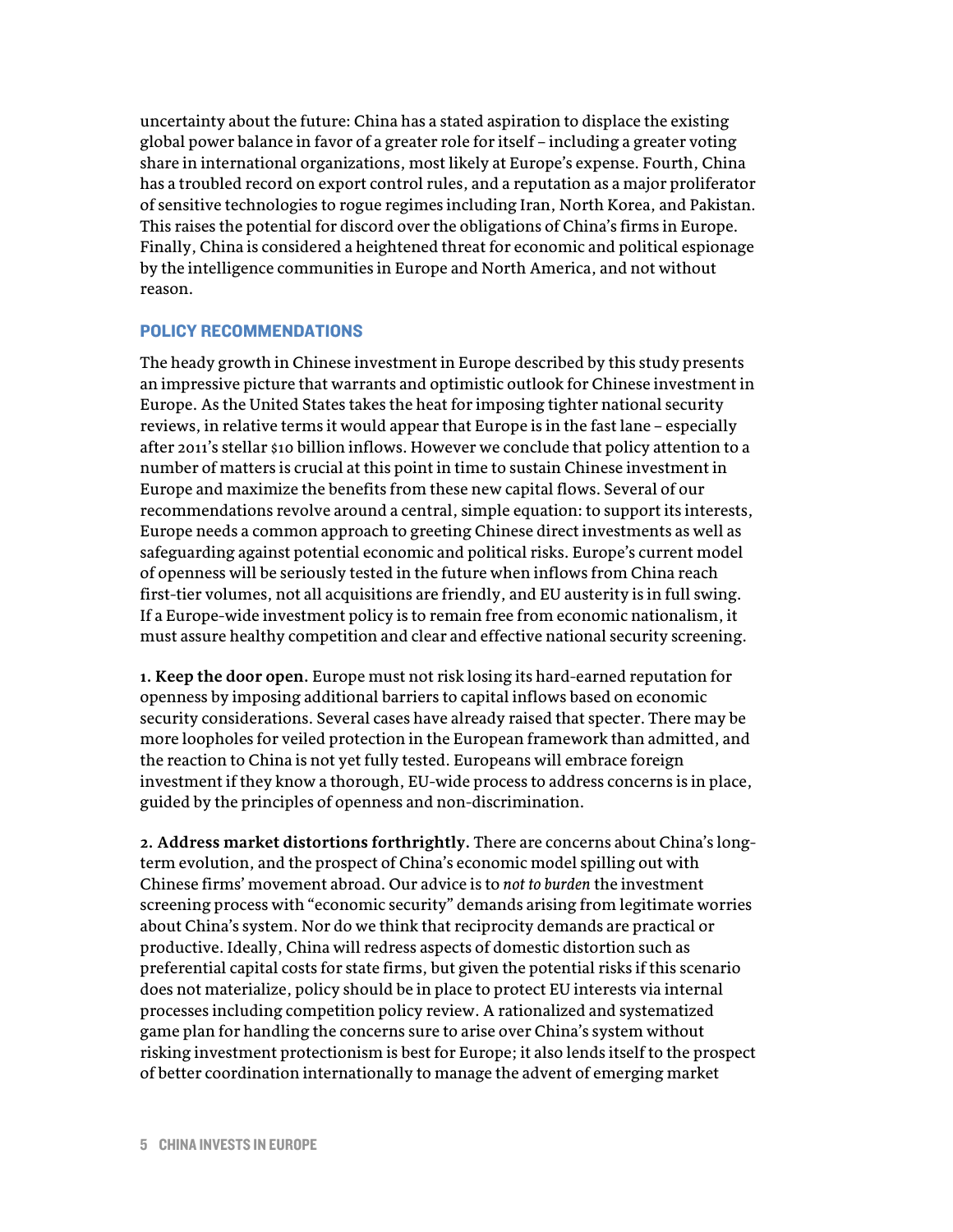OFDI. By standardizing its internal approach, Europe maximizes its role in joint efforts to discuss competitive neutrality, state capitalism and other concepts.

**3. Take national security seriously.** Europe's current fragmented approach to screening foreign investment for security threats risks a race to the bottom, fails to address pan-European national security risks, and offers room for protectionist abuse in the name of security. A common European concept and legislative framework for investment review is needed to address these problems and hedge against a protectionist fallback in the false name of security. Greater transatlantic and international coordination is needed to reach a consensus on legitimate investment restrictions and global best practices for investment reviews.

**4. Set the right priorities for investment promotion.** An EU-China bilateral investment treaty will help to address market access problems on the European side, but it will do very little to promote investment flows from China. Tailored investment promotion approaches that help Chinese investors overcome the hurdles they have in entering mature market economies are important to sustain the inflow of Chinese investment. In the long run, it is critical that Europe finds a way out of its current crisis. Only a competitive EU economy can sustain foreign investment from China and other places - and in turn better cope with any challenges it raises.

These findings and policy recommendations are far from comprehensive, but we hope they will contribute to a better understanding of growing Chinese investment in Europe and help inform the policy debate. While the growth in recent years is impressive, many chapters in the story of Chinese EU investment have yet to be written. Securing the right policy response is crucial, given the potential for future investment flows and China's role as test case for a wider range of emerging market investors.